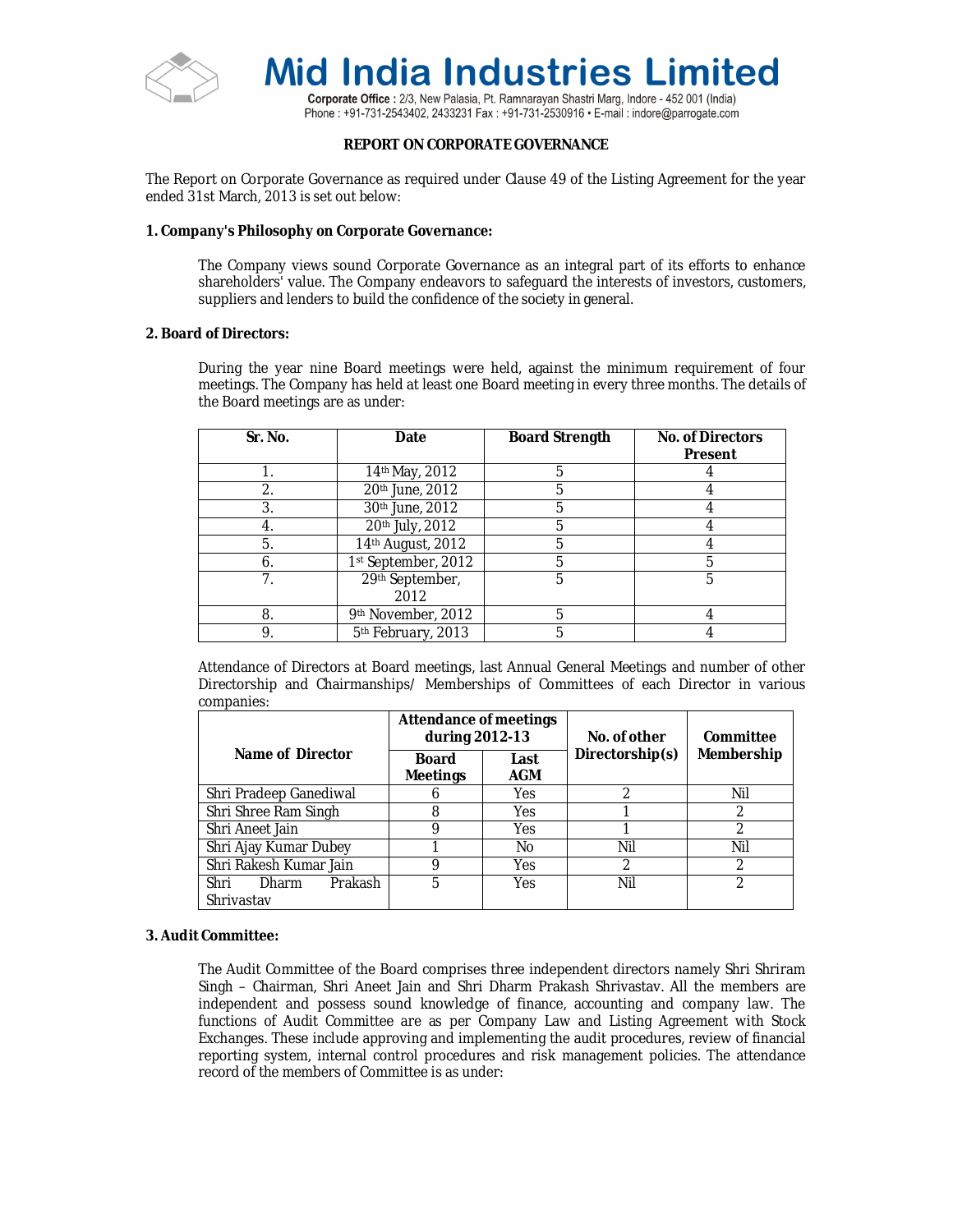

Corporate Office : 2/3, New Palasia, Pt. Ramnarayan Shastri Marg, Indore - 452 001 (India) Phone: +91-731-2543402, 2433231 Fax: +91-731-2530916 • E-mail: indore@parrogate.com

| Name of the Committee Member  | No. of meetings held | No. of meetings<br>attended |
|-------------------------------|----------------------|-----------------------------|
| Shri Shree Ram Singh          |                      |                             |
| Shri Aneet Jain               |                      |                             |
| Shree Ajay Kumar Dueby        |                      |                             |
| Shri Dharm Prakash Shrivastav |                      |                             |

# **4. Remuneration of Directors:**

The Company has not paid any remuneration to the Managing Director or any Director of Board during the year under review. The Company has constituted a Remuneration Committee with effect from 1st June,2013. The said Committee of the Board comprises three independent directors namely Shri Dharmprakash Shrivastav – Chairman, Shri Shreeram Singh and Shri Aneet Jain.

# **5. Shareholders'/Investors' Grievances Committee:**

The Company has constituted a Shareholders/Investors' Grievance Committee. The said Committee of the Board comprises three independent directors namely Shri Aneet Jain – Chairman, Shri Shreeram Singh and Shri Dharmprakash Shrivastav

The committee is to oversee the effective redressal of the complaints of the Shareholders/Investors. The committee may recommend steps to be taken for further improvement in the quality of service to the investors. The Registrar & Transfer Agent has sent replies to shareholders in respect of all complaints received during the period. There was no valid request pending for transfer of shares ending as on 31-03-2013.

# **6. General Body Meetings:**

The Annual General Meetings of the Company during the preceding three years were held at its Registered Office at Textile Mill Area, Mandsaur – 458 001.

| <b>Year Ending</b> | Date of A.G.M. | Time       |
|--------------------|----------------|------------|
| 31-03-2010         | 30-09-2010     | 11.00 A.M. |
| 31-03-2011         | 30-09-2011     | 11.00 A.M. |
| $31 - 03 - 2012$   | 29-09-2012     | 11.00 A.M. |

No special resolutions were passed through postal ballot in the last AGM. No special resolutions requiring postal ballot are placed before the shareholders for approval at the forthcoming AGM.

## **7. Disclosures:**

- (a) **Related party transactions:** Details of transactions with related parties as specified in Accounting Standard have been reported in notes to the account under Notes of Accounts Note – 1 Accounting Policies para (k). There is no materially significant transactions with the related party , which may have potentials conflict with the interest of the company at large.
- (b) **Details of non-compliance:** There were no penalties, strictures imposed on the Company by Stock Exchanges or SEBI or any statutory authority, on any matter related to capital markets during the last three years.
- (c) Auditors Certificate on corporate governance is enclosed herewith.

# **8. Means of Communication:**

The Company communicates with the shareholders through its annual reports, quarterly results and by filing of various returns with statutory bodies like stock exchanges and the Registrar of Companies.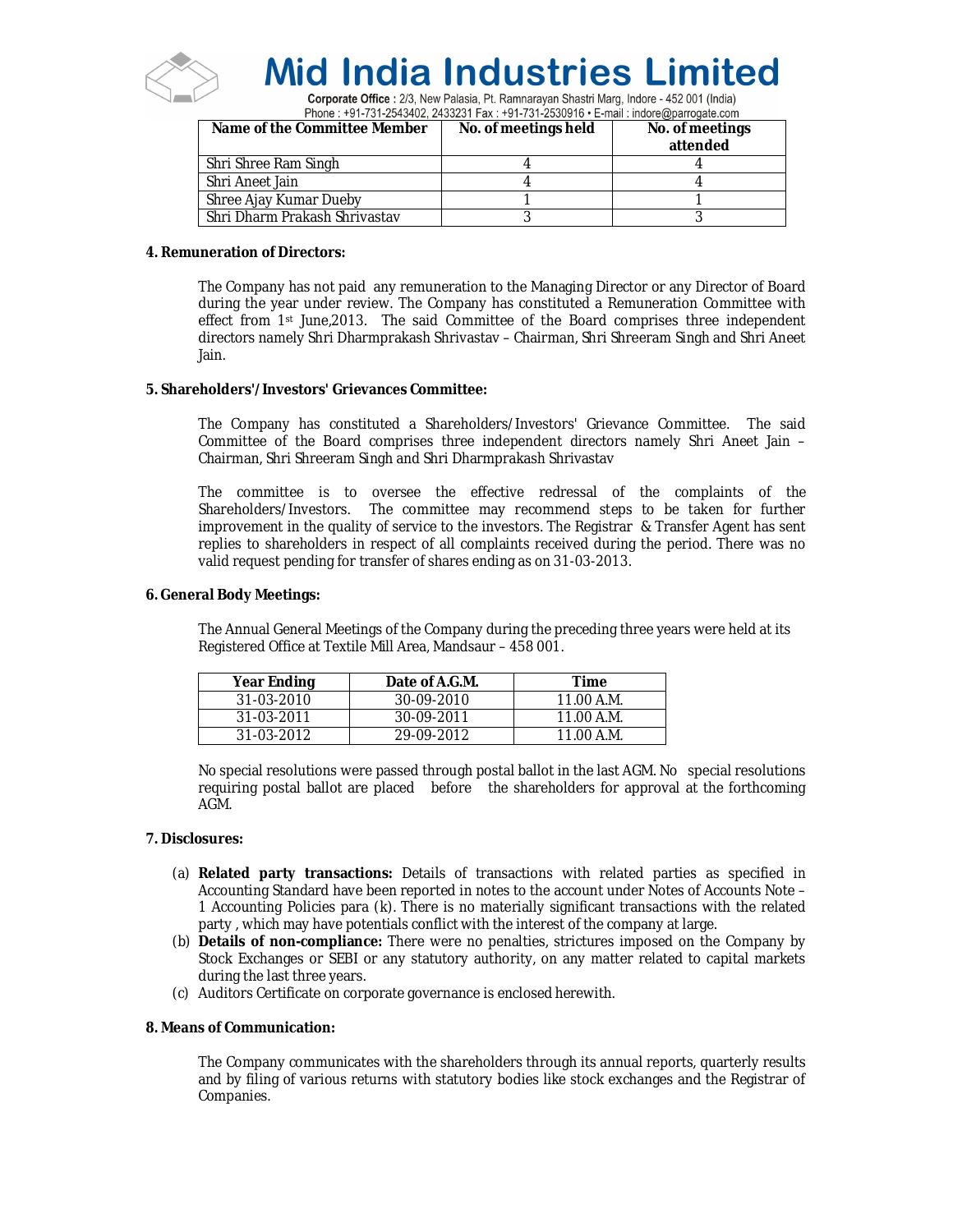

Corporate Office : 2/3, New Palasia, Pt. Ramnarayan Shastri Marg, Indore - 452 001 (India) Phone: +91-731-2543402, 2433231 Fax: +91-731-2530916 • E-mail: indore@parrogate.com

# **9. General Shareholders' Information:**

## **(a) Annual General Meeting:**

Date &Time : 30-09-2013 at 11.00 a.m. Day : Monday Venue : Textile Mill Area, Near Railway Station, Mandsaur (M.P.)

## **(b) Financial Calendar:**

Results for the First Quarter ending 30-06-2013: July - August, 2013. Results for the Second Quarter ending 30-09-2013: October- November, 2013. Results for the Third Quarter ending 31-12-2013: January- February, 2014. Results for the Forth Quarter ending 31-03-2014: April-May, 2014.

## **(c) Date of Book Closure:**

From 27-09-2013 to 28-09-2013 (Both days are inclusive)

# **(d) Listing on Stock Exchanges:**

- 1. Bombay Stock Exchange Ltd., Mumbai
- 2. Delhi Stock Exchange Limited, New Delhi
- 3. Ahmedabad Stock Exchange Ltd., Ahmedabad

# **(e) Stock Code:** BSE 500277

# **(f) Connectivity No.:** ISIN INE401C01018

# **(g) Stock Market Data:**

The Monthly Highest and Lowest closing quotations of the Equity Shares of the Company during each month in the Financial Year 2012-2013 on the Bombay Stock Exchange Limited, Mumbai:

| Month       | Month's<br><b>High Price</b> | Month's<br><b>Low Price</b> | <b>Month</b>         | Month's<br><b>High Price</b> | Month's<br><b>Low Price</b> |
|-------------|------------------------------|-----------------------------|----------------------|------------------------------|-----------------------------|
| April'12    | 1.26                         | 1.11                        | May'12               | 1.17                         | 1.07                        |
| June'12     | 1.13                         | 1.08                        | July'12              | 1.44                         | 1.00                        |
| Augusut'12  | 1.30                         | 0.95                        | September'12         | 0.92                         | 0.81                        |
| October'12  | 0.91                         | 0.83                        | November'12          | 0.89                         | 0.83                        |
| December'12 | 1.22                         | 0.85                        | January'13           | 0.94                         | 0.84                        |
| February'13 | 0.81                         | 0.68                        | March <sup>'13</sup> | 0.66                         | 0.58                        |

## **(h) Registrar and Share Transfer Agent:**

Ankit Consultancy Pvt. Ltd. (Unit: MID INDIA INDUSTRIES LIMITED) Plot No. 60, Electronic Complex, Pardeshipura, INDORE (M.P.) – 452 010

## **(i) Share Transfer System:**

Share transfers are registered and returned to within 30 days from the date of receipt, if the documents are in order in all respects. The share transfer committee of the board of directors of the Company meets frequently to approve the transfer of shares.

# **(j) Dematerialisation of shares:**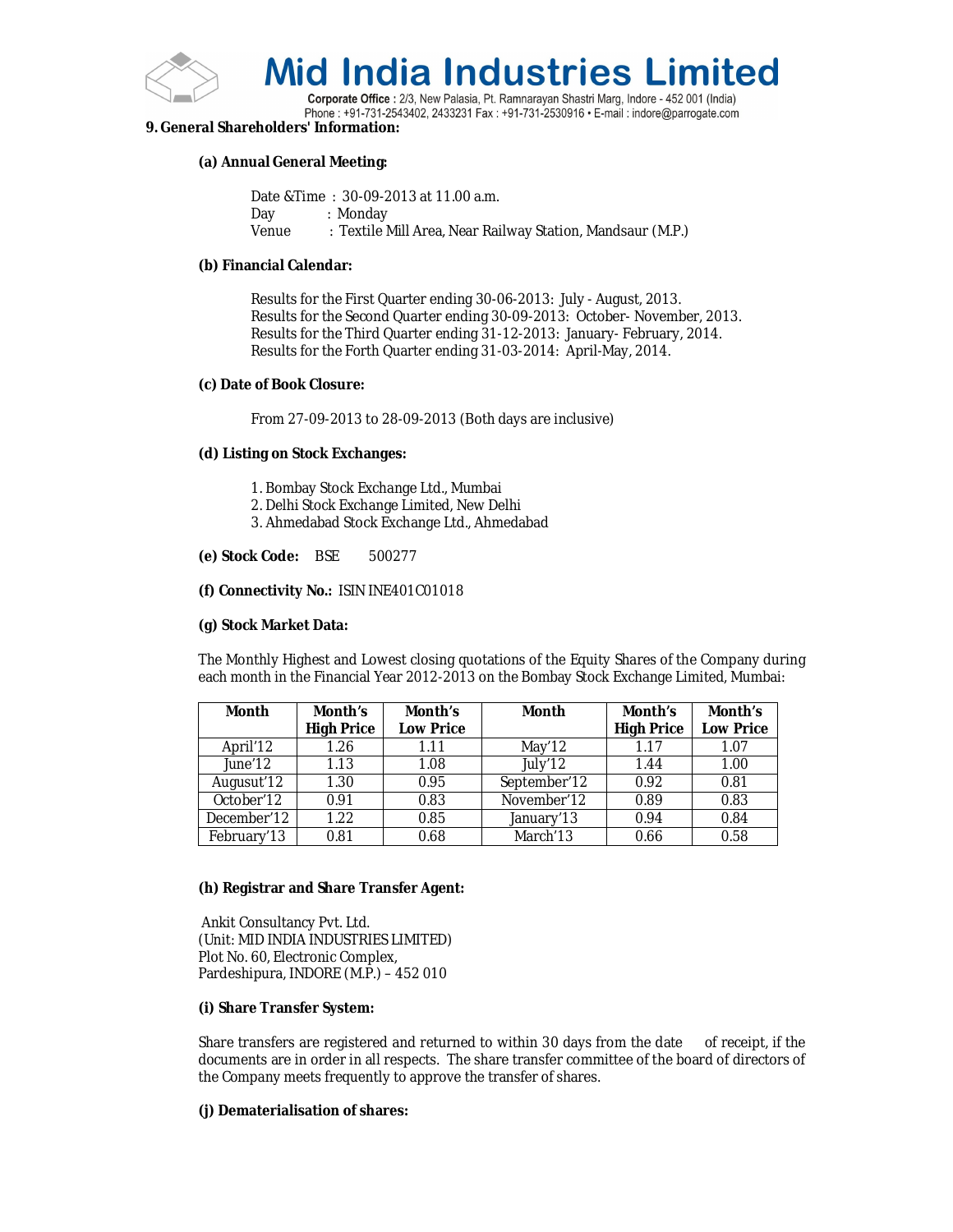

Corporate Office: 2/3, New Palasia, Pt. Ramnarayan Shastri Marg, Indore - 452 001 (India) Phone: +91-731-2543402, 2433231 Fax: +91-731-2530916 · E-mail: indore@parrogate.com

# As on 31-03-2013 total 9941130 ( 60.99% of shares were in the dematerialised form.)

# **(k) Distribution of Shareholding: (As on 31-03-2013)**

| Range of Shares | No. of              | % to Holders | No. of Shares | % to Shares |
|-----------------|---------------------|--------------|---------------|-------------|
|                 | <b>Shareholders</b> |              | Held          |             |
| Upto 100        | 7543                | 46.00        | 7483470       | 4.59        |
| 101-200         | 4125                | 25.16        | 8241070       | 5.06        |
| 201-300         | 979                 | 5.97         | 2930980       | 1.80        |
| 301-400         | 562                 | 3.43         | 2243810       | 1.38        |
| 401-500         | 1057                | 6.45         | 5280520       | 3.24        |
| 501-1000        | 995                 | 6.07         | 8416230       | 5.16        |
| 1001-2000       | 703                 | 4.29         | 11474040      | 7.04        |
| 2001-3000       | 141                 | 0.86         | 3621060       | 2.22        |
| 3001-4000       | 80                  | 0.49         | 2831520       | 1.74        |
| 4001-5000       | 62                  | 0.38         | 2898020       | 1.78        |
| 5001-10000      | 64                  | 0.39         | 4650410       | 2.85        |
| Above 10000     | 86                  | 0.52         | 102928870     | 63.15       |
| <b>TOTAL</b>    | 16397               | 100.00       | 163000000     | 100.00      |

# **(l) Shareholding Pattern: (As on 31-03-2013)**

| Category                      | No. of              | <b>Total</b>  | %      | Demat         | %     |
|-------------------------------|---------------------|---------------|--------|---------------|-------|
|                               | <b>Shareholders</b> | <b>Shares</b> |        | <b>Shares</b> |       |
| Resident Individuals          |                     |               |        |               |       |
| (i) Promoter and Promoter     | 13                  | 6265750       | 38.44  | 6265750       | 38.44 |
| Group                         | 15264               | 6779480       | 41.59  | 2008210       | 12.32 |
| (ii) Public                   |                     |               |        |               |       |
| NRI/OCB's                     | 996                 | 634400        | 3.89   | 36500         | 0.22  |
| <b>Bodies Corporate</b>       |                     |               |        |               |       |
| (i) Promoter and Promoter     | 2                   | 1446500       | 8.87   | 1446500       | 8.87  |
| Group                         | 117                 | 632970        | 3.88   | 183870        | 1.13  |
| (ii) Others                   |                     |               |        |               |       |
| <b>Mutual Funds</b>           | $\mathfrak{D}$      | 40600         | 0.25   | 0.00          | 0.00  |
| <b>Financial Institutions</b> |                     | 500000        | 3.07   | 0.00          | 0.00  |
| <b>Bankers</b>                | $\mathfrak{p}$      | 300           | 0.00   | 300           | 0.00  |
|                               |                     |               |        |               |       |
| Any Other (Clearing Members)  |                     |               |        |               |       |
| TOTAL                         | 16397               | 16300000      | 100.00 | 9941130       | 60.99 |

## **(m) Address of correspondence:-**

Investors correspondence should be address to : M/s Ankit Consultancy Pvt. Ltd. (Unit : MID INDIA INDUSTRIES LIMITED) Plot No. 60, Electronic Complex, INDORE (M.P.) – 452 010

## **DECLARATION**

As provided under clause 49 of the Listing Agreement with Stock Exchanges, the Board Members and Senior Management personnel have confirmed compliance with the Code of Conduct for the Financial Year ended 31st March, 2013.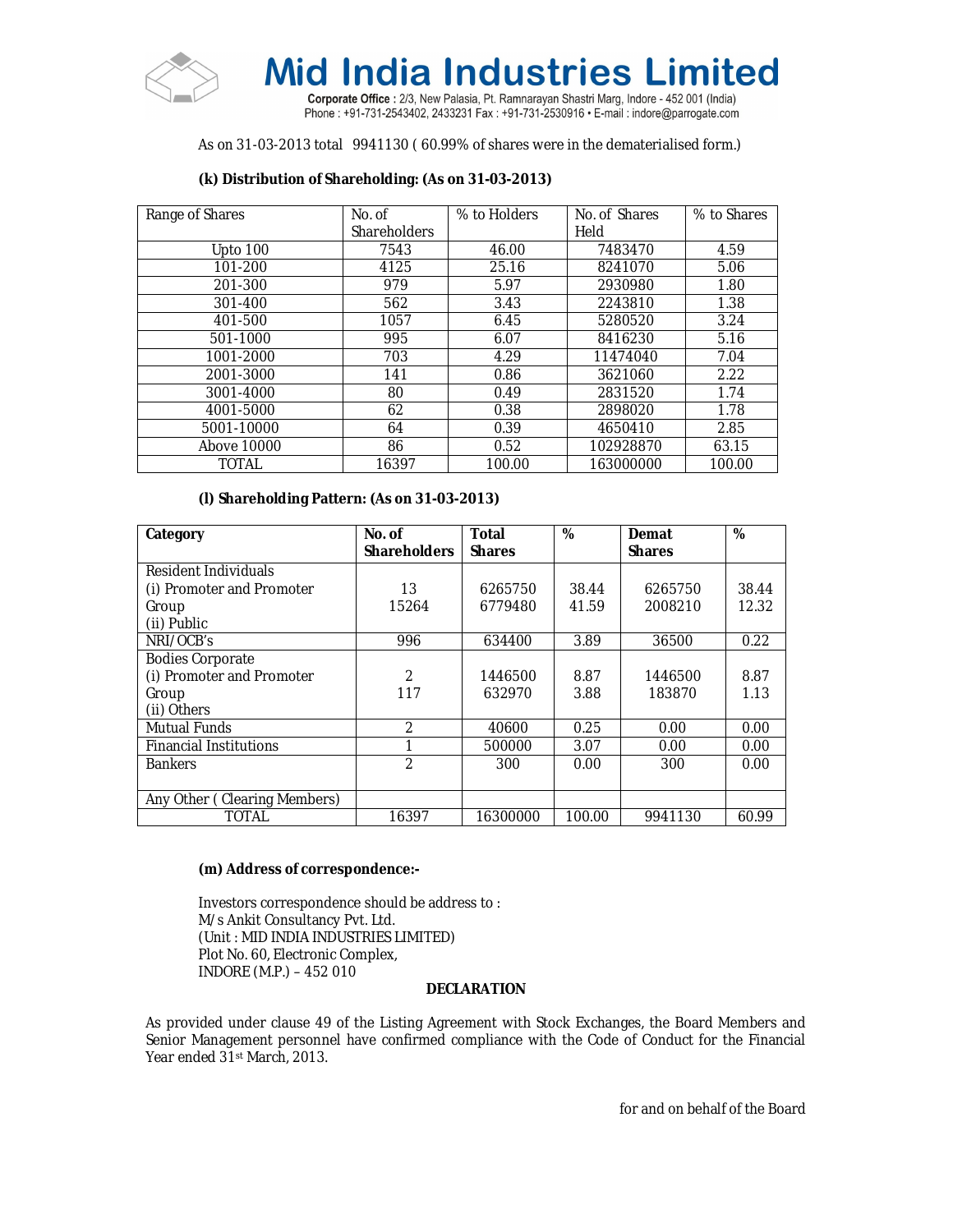



Corporate Office : 2/3, New Palasia, Pt. Ramnarayan Shastri Marg, Indore - 452 001 (India)<br>Phone : +91-731-2543402, 2433231 Fax : +91-731-2530916 • E-mail : indore@parrogate.com

Place: Mandsaur (AMRISH GUPTA)<br>Dated: 31/08/2013 (Dated: 31/08/2013 MANGING DIRECTOR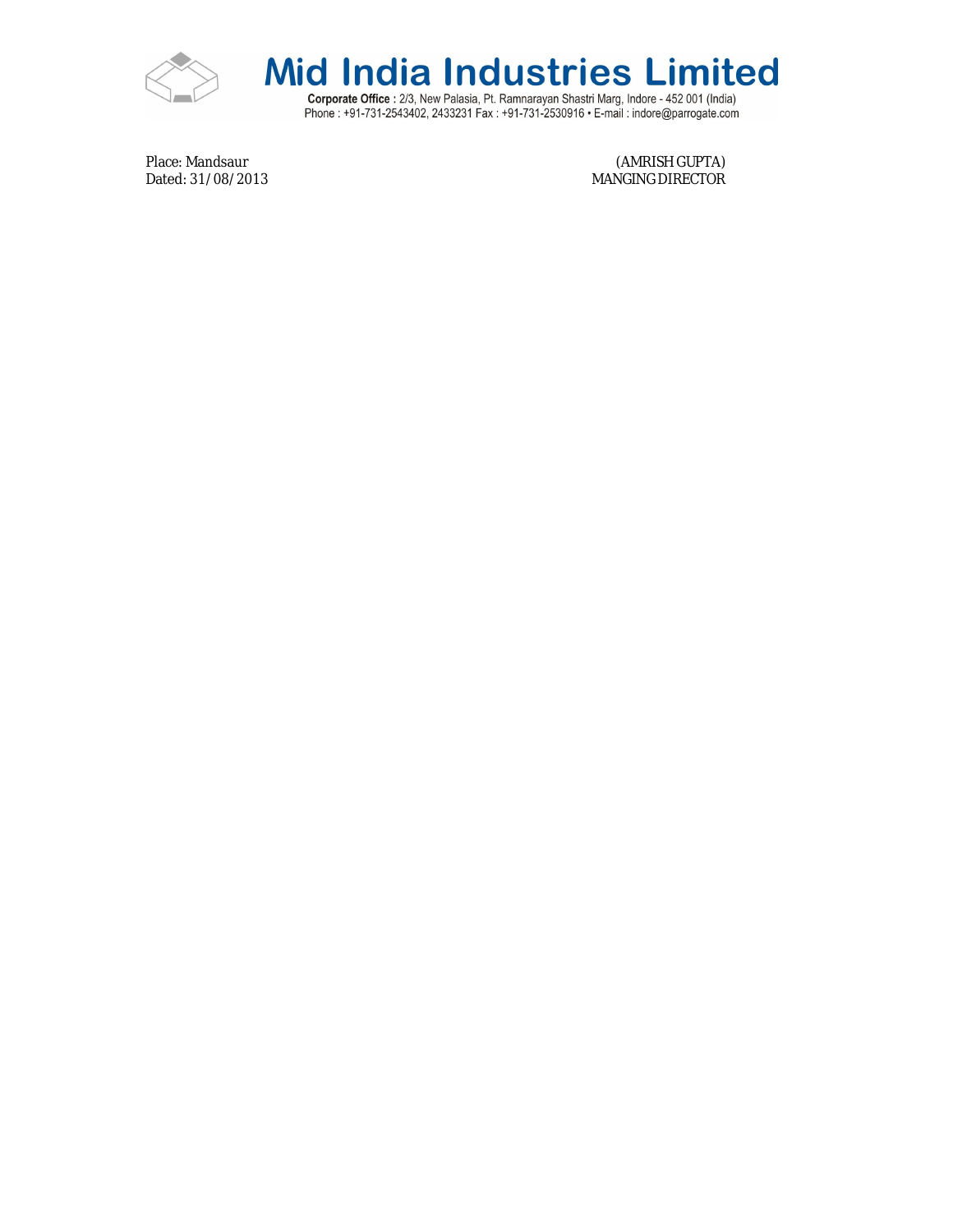

**Mid India Industries Limited** Corporate Office : 2/3, New Palasia, Pt. Ramnarayan Shastri Marg, Indore - 452 001 (India) Phone: +91-731-2543402, 2433231 Fax: +91-731-2530916 • E-mail: indore@parrogate.com **AUDITOR'S CERTIFICATE**

To the Members of MID INDIA INDUSTRIES LIMITED

We have examined the compliance of conditions of Corporate Governance by the Mid India Industries Limited, for the year ended 31st March, 2013 as stipulated in Clause 49 of the Listing Agreement of the said company with the stock exchanges.

The compliance of conditions of Corporate Governance is responsibility of the management. Our examination has been limited to a review of the procedure and implementations thereof adopted by the Company for ensuring compliance with the conditions of the Corporate Governance as stipulated in the said Clause. It is neither an audit nor an expression of opinion on the financial statements of the Company.

In our opinion and to the best of our information and according to the explanations given to us and the representations made by the Directors and the management, we certify that the Company has completed with the conditions of Corporate Governance as stipulated in Clause 49 of the above mentioned Listing Agreement.

We state that no investor grievance is pending for a period exceeding one month against the company as per records maintained by the Shareholder's Grievance Committee.

We further state that such compliance is neither an assurance as to the future viability of the Company nor of the efficiency or effectiveness with which the management has conducted the affairs of the Company.

for KVNG & ASSOCIATES Chartered Accountants (Registration No. 017887C)

 (KAMAL NAYAN SINGHAL) PARTNER (Member Ship No.071749)

Place: Mandsaur (M.P.) Date:31/08/2013